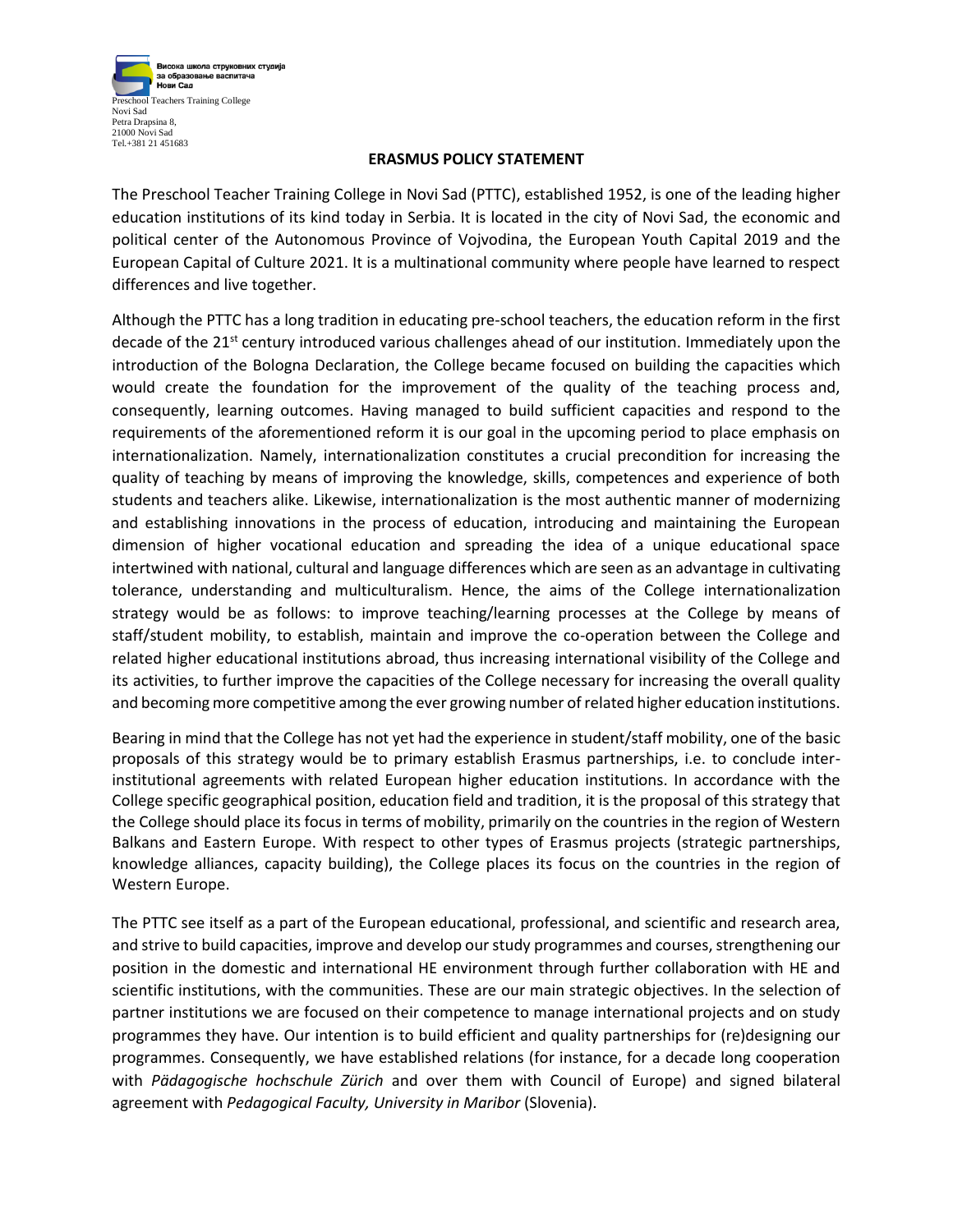

We have participated in national and international projects, having scientific, research or educational character that support student and faculty exchange, like the ones from Tempus and Erasmus programmes. Since the PTTC and its management are dedicated to all forms of international cooperation, the actions of the Erasmus+ programme are strongly supported. Currently, the PTTC is a coordinator at Erasmus+ projects **KEEP EDUCATING YOURSELF / KEY /** 598977-EPP-1-2018-RS-1-EPPKA2-CBHE-JP with public Universities from Montenegro, Romania, Slovenia, Hungary, United Kingdom.

As one of our main goals is to modernize our institution and raise the quality of our practice. It is essential that we have closer insight into practices of those whose results at an international level cannot be disputed. The PTTC is committed to the following priorities of the modernization agenda:

- improving the curricula in terms of responding to the necessities of the labor market thus increasing students´ employability; enriched by examples of good practice provided through mobility and other cooperation projects we have better chances of devising curricula which would enable further co-operation, lifelong learning, learning transference, better chances of connecting with and informing the labor market.
- **EXECT** improving the relevance and quality of higher vocational education  $-$  it is essential that the College initiates and gradually increases the number of outgoing students who would attend studies abroad and thus improve their overall skills and knowledge, as well as to widen linguistic and cultural horizons
- linking higher vocational education and respective work fields with the aim of contributing to social and regional development
- improving the management and College services which play a significant role in realizing the College goals, being the basic structures of organization and functioning.

We focus on providing quality education to our students and continuous improvement of our staff. It is our aim as well as our desire to improve our study programmes, create new ones and improve our practice by looking up to the best practice in our common European space. One of the manners of accomplishing the aforementioned is through participation in various Erasmus + projects.

Keep up with the changes in educational sphere PTTC introduced new approaches to pre-school embracing the new paradigm based on holism, integrative practice, project-based approach and theme planning, the unrelenting pace of technological development, as well as ever growing requirements of the labor market leave no room for intermission or pleasure with the achieved results. A constant improvement is a must if one wishes to stay competitive and relevant. It is the belief of everyone at the College, staff and students alike, that intensive participation on various international projects can help keep one´s head above surface. In the process of educating pre-school teachers, it is a must to develop transversal skills and key competences, as they are the ones making the difference between an average and excellent prospective teacher (or any other professional for that matter), i.e. between considerable and limited career opportunities. In order to develop the aforementioned skills, the College aspires to enable the students to study by resorting to the latest teaching/learning methods and tools. This can be done by innovating curricula and introducing short-cycle programmes, by attending such programmes during the periods of mobility. Furthermore, in order to be able to assume a more significant role in the society regarding equal opportunities and social inclusion the College aspires to become involved in